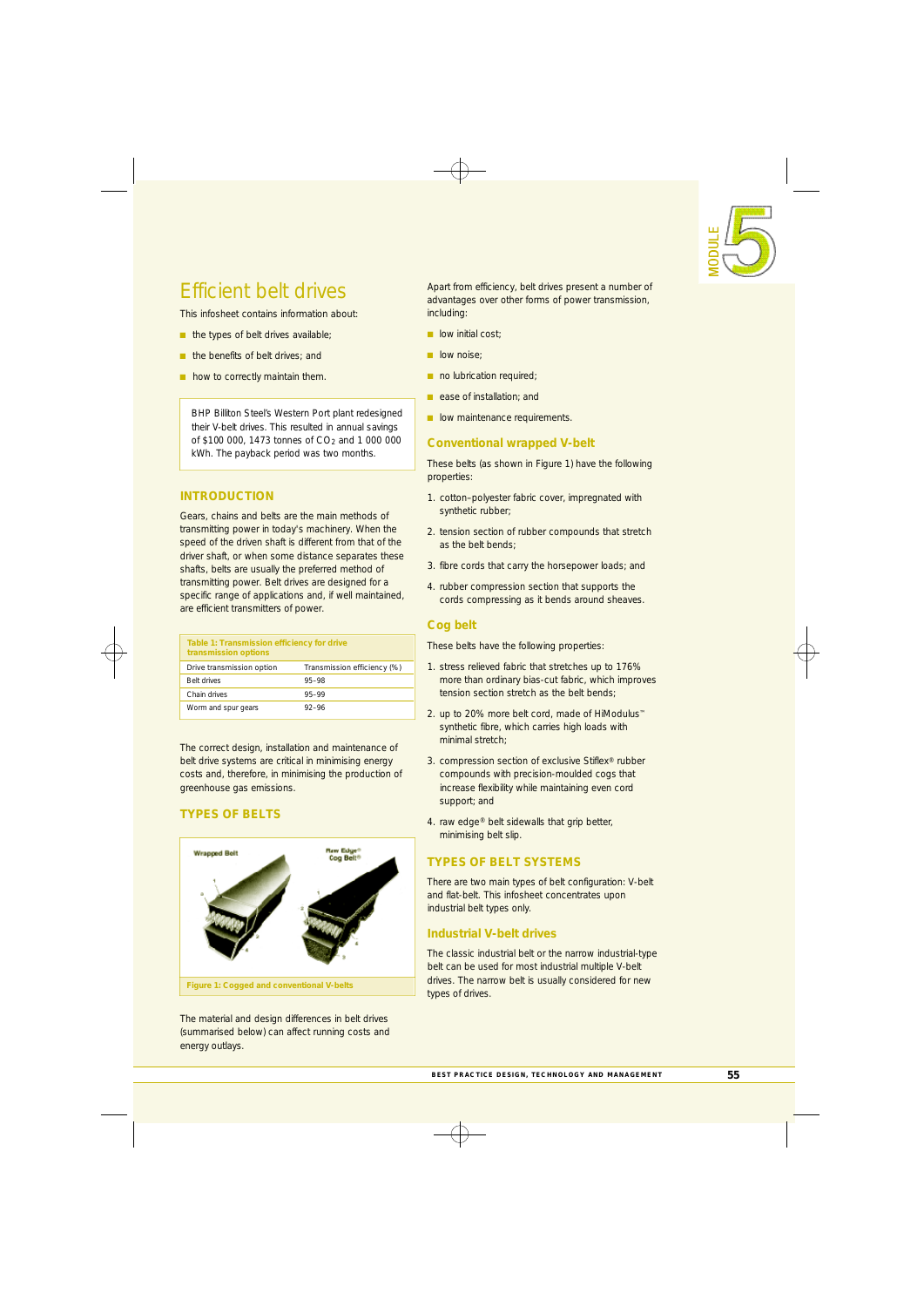#### **Classical wrapped belts**

Classic industrial belts provide moderate performance, reasonable efficiency and long life at minimum cost. They are composed of a rubber-impregnated fabric covering that acts as the contact surface with the pulley face and holds the construction together. Beneath this is a rubber tension section, followed by fibre cords that transmit the load and rubber compression section.

#### **Narrow belts**

Narrow and cogged V-belts have a number of advantages over wrapped classic V-belts. They generally have a higher power transmission capacity for a given belt width for two reasons: they have more load-bearing members (up to 20%); and they can operate at higher speed ratios between the motor and driven machine by using smaller diameter pulleys. This leads to a reduction in bending losses (because the cogs allow the belt to bend easily around the pulley) and a reduction in belt slippage (due to increased sidewall grip).

Narrow belts have higher power ratings than their classic counterparts due to their greater section depth. The higher rating of the narrow belts reduces the number of belts required on a drive, improving energy efficiency.



**FLAT BELT DRIVES**

In general, flat belts can operate more efficiently on a smaller diameter pulley than a V-belt. This makes flat belts desirable on drives where very high speed ratios require the use of small pulleys.

In flat belt drives, the controlling factor is the coefficient of friction. This frictional grip along the arc of the belt's contact with the driven pulley is important in transmitting power.

The ability of the belt to cope with the power transmitted is affected by:

- $\blacksquare$  the width, thickness and grade of product;
- n the number of plies; and
- $\blacksquare$  the type of tensile member and tension ratio.

Flat belt drives don't have speed ratios exceeding 6:1, and at higher ratios long centre distances are needed to ensure sufficient arc of contact.

The two common types are the cordless and corded variety. Cordless belts are made of leather, woven fabric or all-elastomer. Other types of belts use the elastic characteristics of the belt, rather than a special tensile member, to resist the required tension. On the other hand, corded belts use a load-carrying tensile cord as a working element. Sometimes a sheet of plastic is used in place of cords.

### **Leather belt construction**

Being the oldest type of industrial belting, leather is the standard against which modern belt materials and constructions are compared. Leather has a high coefficient of friction and, if the belt is maintained properly, this coefficient will increase with age.

#### **Rubber belt construction**

Rubber belts are more widely used due to the variety of construction and power transmission properties. These belts have a range of suitable coefficients of friction and are generally operated at higher tensions than leather belts.

They also have less initial stretch, better tracking properties, greater lateral stiffness and tolerate extreme environments.

| Table 2: Comparing the two common types of flat belt drives |                            |                |                                            |  |
|-------------------------------------------------------------|----------------------------|----------------|--------------------------------------------|--|
| Flat belt                                                   | Power transmission<br>(kW) | Speed<br>(rpm) | <b>Operating temperature</b><br>range (°C) |  |
| Cordless                                                    | $-750$                     | 100-7000       | $-20$ to 100                               |  |
| Corded                                                      | ~1225                      | 100-10 000     | $-30$ to 100                               |  |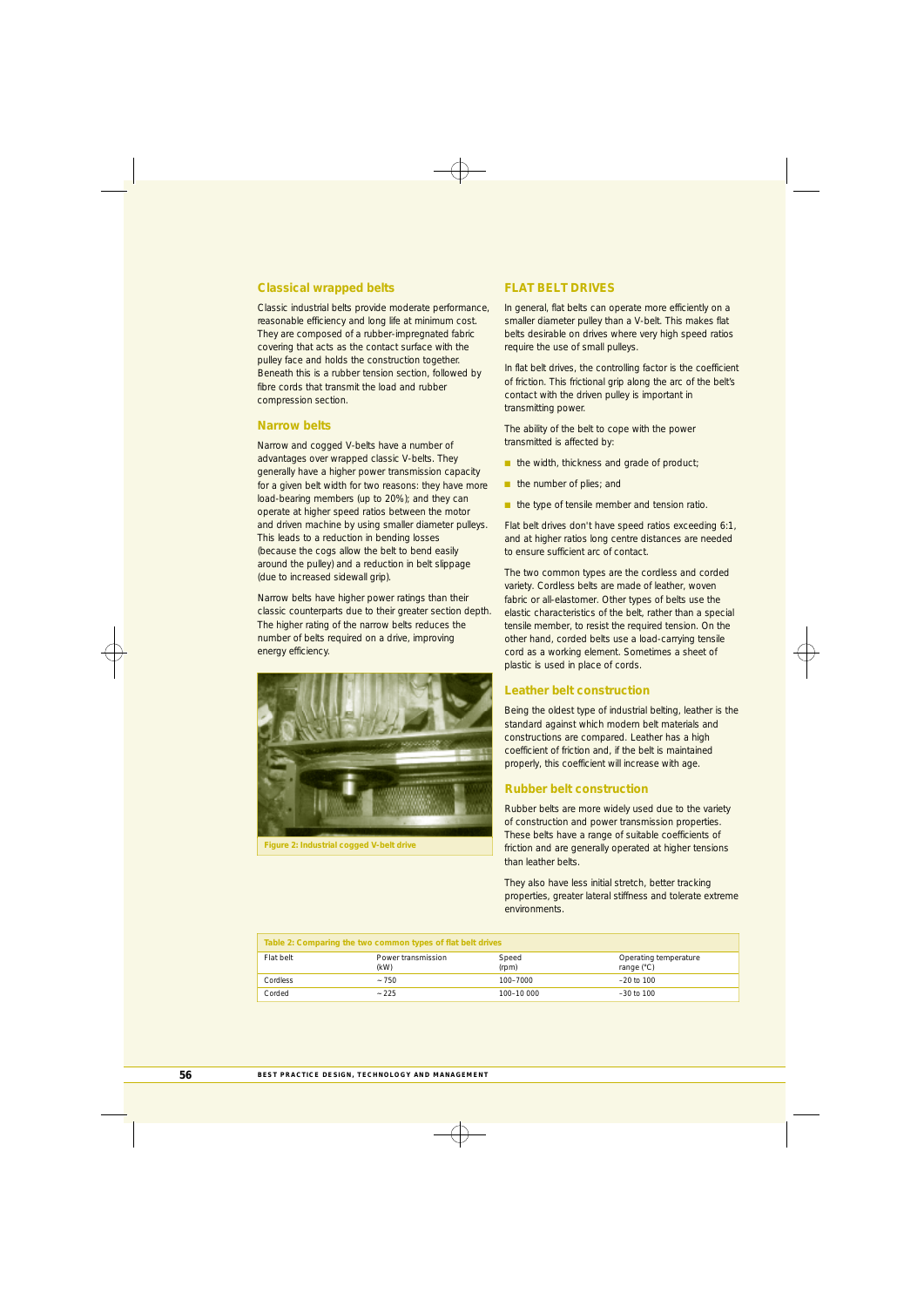

# **Standard rubber belt construction**

Reinforced rubber flat belts of cordless construction can be made of multiple layers of rubber-impregnated canvas or cotton duck fabric. The fabric provides working strength, while the rubber gives a good coefficient of friction. It also protects the fabric and bonds the layers together. This construction is economical and is easily spliced on the drive, but will stretch more than corded belts. Rubber flat belts can be raw-edged or covered. Corded construction rubber flat belts have better stretch resistance than the plied construction and can operate on smaller-diameter pulleys. These belts must be endless as they cannot be spliced due to their construction and the compounds that are used.

### **Plastic belt construction**

Plastic belts are manufactured for high speed and general service applications. They usually employ a tensile member of sheet plastic that is often prestretched in the direction of pull to prevent excessive stretch. The tensile member is covered on both sides with other materials to provide a satisfactory wear and friction surface.

### **Fabric belt construction**

These belts are made entirely from woven fabric with no rubber or bonding material, and in various numbers of plies. Flat fabric belts are used on special applications in the textile industry and for high speed drives.

## **SYNCHRONOUS BELT DRIVES**

Synchronous belt drives operate on the 'tooth grip' principle.

The belt resembles a flat belt with evenly spaced teeth on the inside surface. The moulded teeth of the belt are designed to make positive engagement with suitably shaped mating grooves on the pulley or sprocket. Synchronous belts don't solely rely on friction to transmit power. Because of the positive tooth engagement, there is little relative motion between the belt and pulley. This 'no-slip' characteristic provides exact synchronisation between the prime power source and driven unit. Thus these belt drives are extremely useful where indexing, positioning or a constant speed ratio is required.

These belt drives are up to 98% efficient due to the positive, non-slip characteristic and reduction in binding tension of the belts. The belt operates at lower temperatures due to low slippage, and centrifugal tension is reduced due to the low profile and mass. The common types of synchronous belt drives are described below.

# **Timing belts**

The need for timing belts arose out of the need for a power transmission system to fill the void between roller-chain and conventional rubber V-belts. The first synchronous belt product line included one trapezoidal tooth profile and pitch. These belts can operate at speeds ranging from 100–20 000 rpm and can transmit up to 150 kW.

## **High torque drive (HTD)**

The curvilinear profile was originally developed and patented by Uniroyal Inc. These belts have fullrounded, deeper, more closely spaced teeth than a conventional trapezoidal timing belt. The more even distribution of tooth loading to the belt tensile members allows overall higher loading. These belts can transmit up to 450 kW at speeds ranging from 10–4000 rpm and operate at temperatures ranging from –30–85°C.



High torque-drive belts (as shown if Figure 3) have a number of beneficial properties including the following.

- 1. Nylon facing: wear-resistant nylon fabric with low friction coefficient assures the smooth engagement of the belt in mating pulley grooves.
- 2. Glass fibre cord: tough, heat-resistant, spirallywound glass fibre cords are located within the belt pitch line, generating correct and positive belt engagement with the pulley, and negligible belt stretch in operation. In addition, special cords twisted in S and Z designs prevent belt thrust force, resulting in longer service life.
- 3. Chloroprene teeth: correctly placed chloroprene teeth engage with the pulley grooves and are inherently resistant to oil, heat and ageing.
- 4. Chloroprene backing: flexible chloroprene backing protects the glass fibre cords from oil and moisture, and also from frictional wear when power is transmitted from the back of the belt.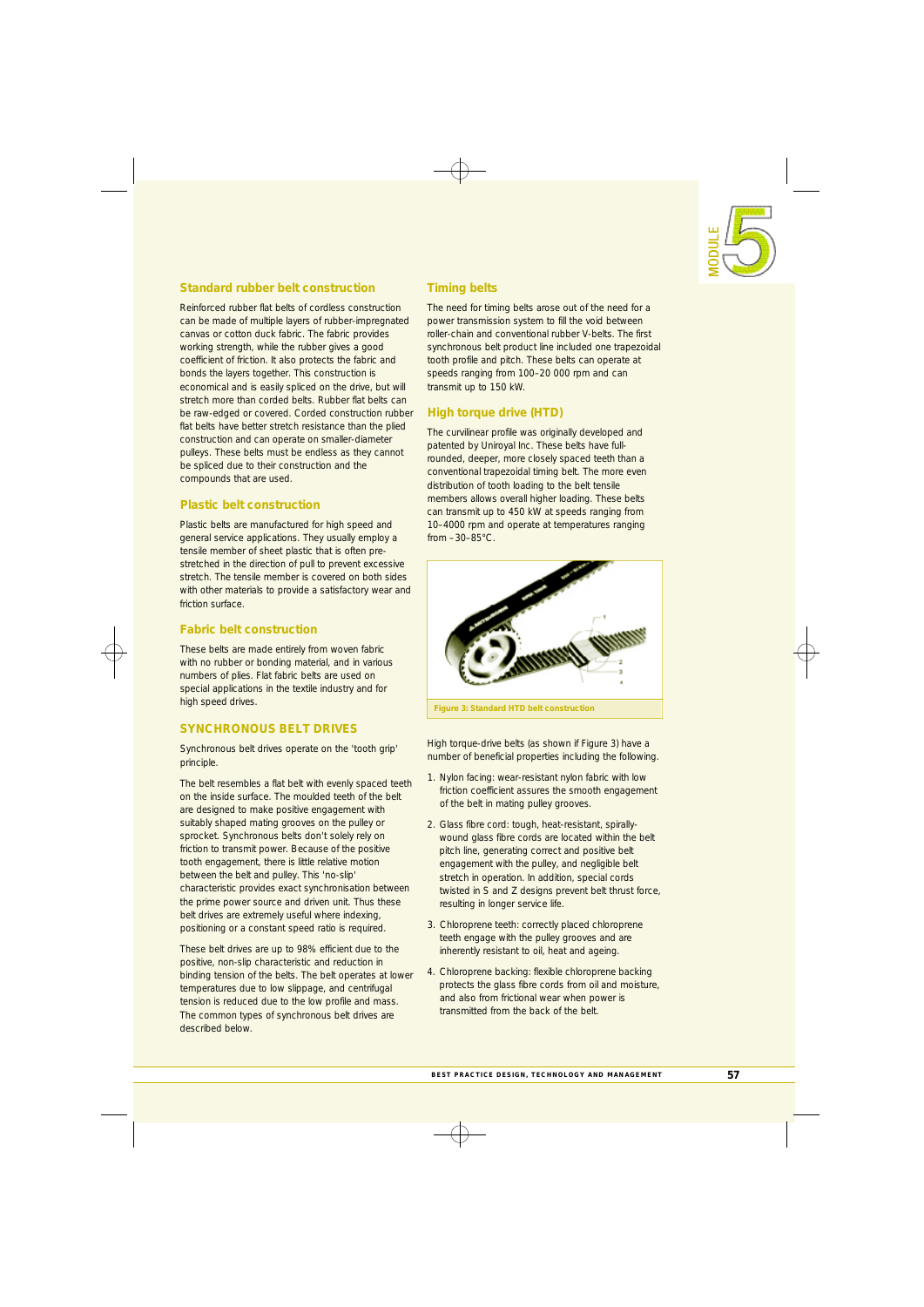## **CONSTRUCTION OF SYNCHRONOUS BELTS**

#### **Body and tooth**

Most synchronous belts are made of a premium oil and heat-resistant elastomer compound. Special compounds are available which provide high oil resistance, static electricity build-up, static conductance and non-marking characteristics.

A more recent development made in synchronous belt performance by Gates Rubber Company is called Poly Chain Belt. It consists of a combination of polyurethane, Dupont Kevlar tensile members and nylon fabric tooth facing. The material improvements made permit a much higher overall belt loading than any other synchronous belts.

The teeth are precisely spaced so that their root lies substantially at the pitch line and their spacing is not changed by the shear forces imposed by the sprocket. The shear strength of the teeth is greater than the strength of the tensile member when at least six belt teeth are in mesh with the pulley or sprocket grooves. Since the latest curvilinear design improves stress distribution, the overall loading on many drives can be higher compared to the conventional trapezoidal profile.

#### **Backing/overcord**

Overcord is bonded to the tensile member and provides protection against grime, oil and moisture. It also protects from frictional wear if a backside idler is used, or if power is transmitted from the backside of the idler. Backings can be specially compounded for applications where non-marking is critical, such as on printing or food processing belt drives.

In some instances, when a special belt thickness tolerance is required, the belt overcord is ground. Presently, there is no industry standard establishing thickness tolerance for various classes of ground back belts. However special classes of grinds are widely used.

#### **Tensile member**

Fibreglass is the standard and most commonly used tensile cord in synchronous belts. Its high modulus, low-stretch characteristics make it excellent for a wide range of general applications. Care must be taken when handling, storing and installing it so the tensile member, which has little or no compression strength, is not damaged. Alternative cord materials are Dupont Kevlar, steel and polyester. Kevlar and steel generally have slightly higher ultimate strengths than fibreglass. However, this doesn't directly translate into increased belt capacity. A belt's overall performance is optimised by a balance of factors, such as:

- $\blacksquare$  fatigue life;
- $\blacksquare$  environmental stability;
- strength; and
- n tolerance of shock loading and ambient temperatures.

Kevlar has excellent shock resistance compared to steel, fibreglass and polyester. It has been used instead of steel—particularly where low weight, high fatigue life, corrosion resistance and flexibility are important factors.

Belt 'ratcheting', due to under-tensioning, should also be avoided as the damage to the belt may not be visible. It is likely that belt life will be dramatically reduced. Extreme belt-tooth wear, as well as tooth cracking, will occur due to increased tooth loading. Ratcheting will be transmitted directly to shafts, bearings and other drive components, resulting in damage or failure.

#### **MAINTENANCE**

There are a number of factors that can affect the efficient operation of belt drives. You should be aware of the following points.

- **n** Proper maintenance can be very effective in increasing V-belt drive efficiency. Improper belt tensioning can result in efficiency reductions of up to 10%.
- Flat belts are generally 5-15% more efficient at power transmission than a V-belt in a similar installation. This is due to a reduction in wedging and bending stress.
- Audible noise can also provide clues to existing or potential problems. Improperly placed guards, loose belts or excessive vibration can result in the belts rubbing against the guard. V-belt squeal can be caused by:
	- $\Box$  inadequately tensioned belts; and
	- $\Box$  debris, grease, oil or paint in the pulley grooves.